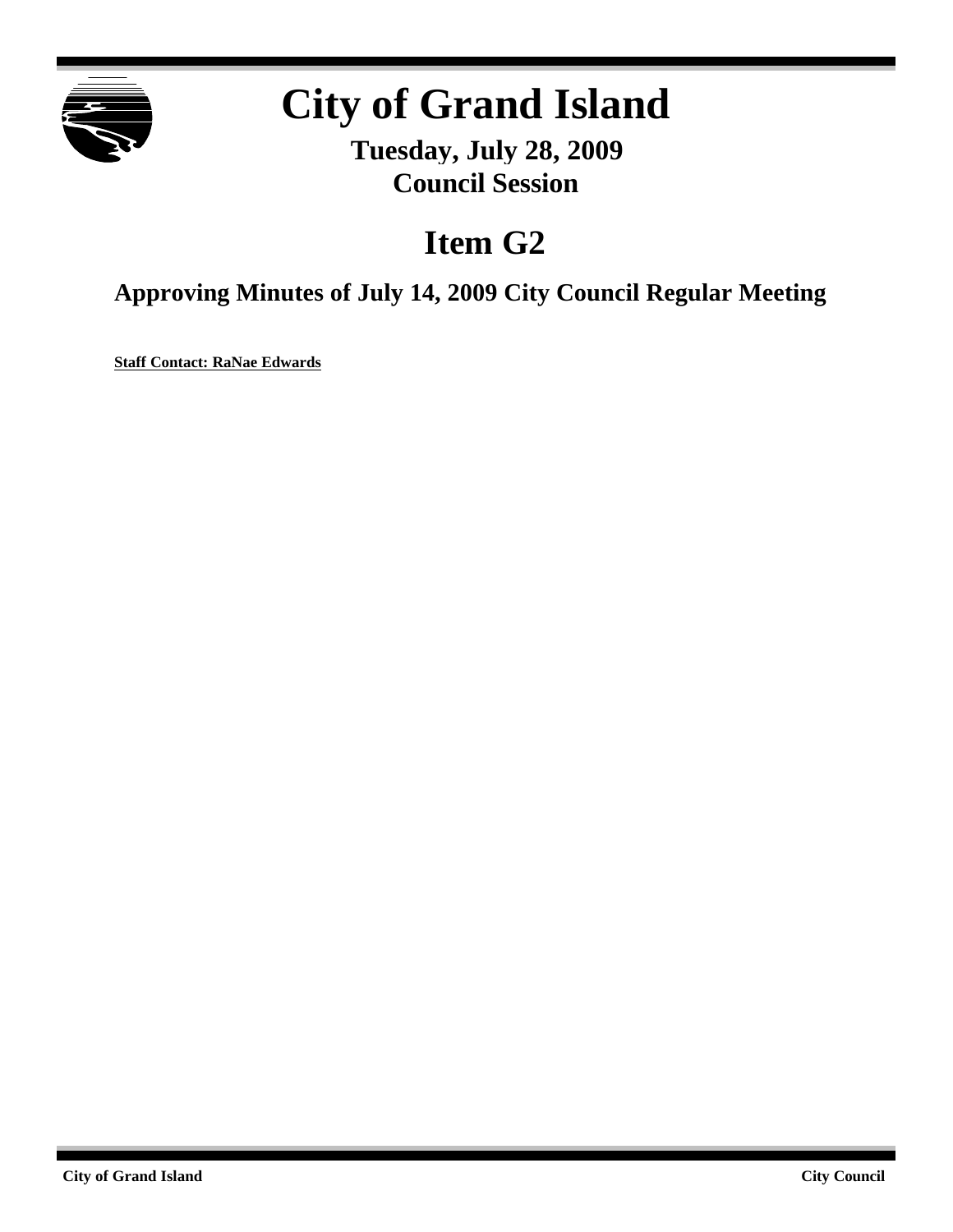#### CITY OF GRAND ISLAND, NEBRASKA

#### MINUTES OF CITY COUNCIL REGULAR MEETING July 14, 2009

Pursuant to due call and notice thereof, a Regular Meeting of the City Council of the City of Grand Island, Nebraska was conducted in the Council Chambers of City Hall, 100 East First Street, on July 14, 2009. Notice of the meeting was given in *The Grand Island Independent* on July 8, 2009.

Mayor Hornady called the meeting to order at 7:00 p.m. The following City Council members were present: Meyer, Niemann, Gilbert, Haase, Carney, Dugan, Ramsey, Nickerson, Zapata and Gericke. The following City Officials were present: City Administrator Jeff Pederson, City Clerk RaNae Edwards, Finance Director David Springer, City Attorney Dale Shotkoski, and Public Works Director Steve Riehle.

INVOCATION was given by Mayor Hornady followed by the PLEDGE OF ALLEGIANCE.

MAYOR COMMUNICATION: Mayor Hornady introduced Community Youth Council members Audie Aguilar and Katrina Molholm, along with Board Member Liz Mayfield. Also mentioned was the Mid America Blood drive and the need for Type O negative blood.

ADJOURN TO GRAND ISLAND AREA SOLID WASTE AGENCY: Motion by Meyer, second by Gericke, carried unanimously to adjourn to the Grand Island Area Solid Waste Agency.

Public Hearing on Proposed Fiscal Year 2009-2010 Annual Budget for the Grand Island Area Solid Waste Agency. Steve Riehle, Public Works Director reported that a separate hearing was required for the Solid Waste Agency Budget. The Agency budget was the same as the City Solid Waste Division budget (Fund 505) which appeared in the City's Annual Budget Document for Fiscal Year 2009-2010. A PowerPoint presentation was presented by Jeff Wattier, Solid Waste Superintendent explained the services, work being done, revenues, expenses, and 2010 Budget for the Solid Waste Landfill. No public testimony was heard.

#2009-SWA-1 – Approving Adoption of FY 2009-2010 Annual Budget for the Grand Island Area Solid Waste Agency. Motion by Meyer, second by Ramsey, to approve Resolution #2009- SWA-1.

Discussion was held concerning the "other items" in the budget. Jeff Wattier explained materials, property services and professional services. Residential Clean-up Cards were discussed regarding 1 punch versus 2 punches.

Motion by Gericke to amend the motion to offer 1 punch versus 2 punches to the Residential Clean-up Cards. Motion died due to lack of second.

Discussion was held concerning the 2010 budget regarding unrestricted and restricted funds, Mr. Wattier and Mr. Riehle explained the discrepancies from the presentation and what was in the council's packet.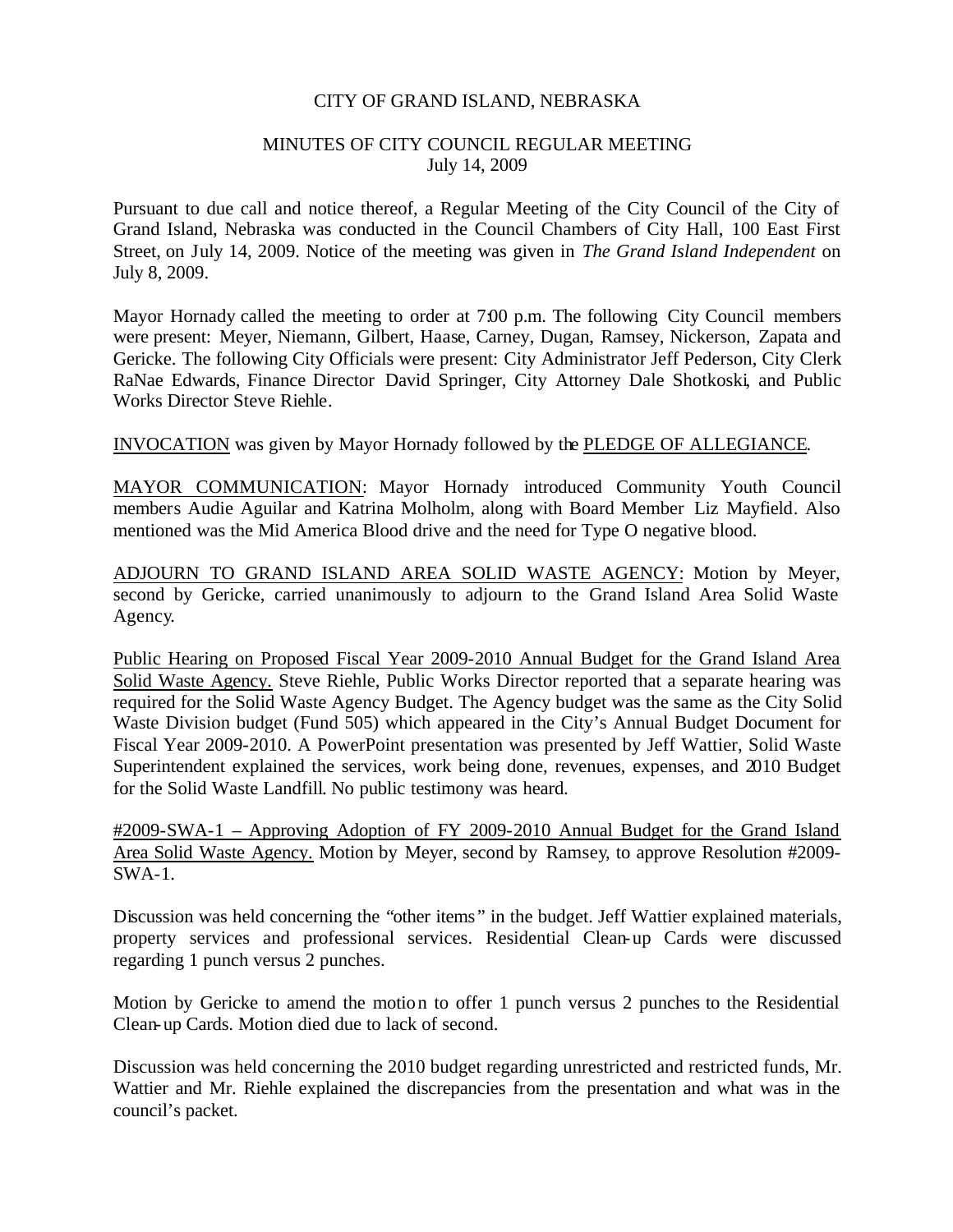Upon roll call vote of the main motion, Councilmember's Niemann, Gilbert, Carney, Ramsey, Zapata, Nickerson, and Gericke voted aye. Councilmember's Meyer, Haase, and Dugan voted no. Motion adopted.

RETURN TO REGULAR SESSION: Motion by Meyer, second by Ramsey, carried unanimously to return to Regular Session.

# PUBLIC HEARINGS:

Public Hearing on Request from Firehouse Bar, LLC dba Firehouse Bar, 418 West 4th Street for a Class "C" Liquor License. RaNae Edwards, City Clerk reported that an application for a Class "C" Liquor License had been received from Firehouse Bar, LLC dba Firehouse Bar, 418 West 4th Street. Ms. Edwards presented the following exhibits for the record: application submitted to the Liquor Control Commission and received by the City on June 25, 2009; notice to the general public of date, time, and place of hearing published on July 4, 2009; notice to the applicant of date, time, and place of hearing mailed on June 25, 2009; along with Chapter 4 of the City Code. Staff recommended approval contingent upon final inspections. Ruby Cargill, 248 Arthur Road, St. Libory, NE spoke in support. No further public testimony was heard.

Public Hearing Concerning Change of Zoning for Land Located at 3204 West 14<sup>th</sup> Street from R2 Low Density Residential to R4 High Density Residential. Chad Nabity, Regional Planning Director reported that Dan and Lisa Thayer had requested a zoning change for land located at 3204 West 14<sup>th</sup> Street from R2 Low Density Residential to R4 High Density Residential for the purpose of construction eight condominium units. Rex Giesenhagen, 706 W. Angus, Gretna, Nebraska spoke in support on behalf of Dan and Lisa Thayer. No further public testimony was heard.

Public Hearing on Changes to the Future Land Use Map of the Grand Island Comprehensive Plan to Shift the Boundaries of Property Planned for GC General Commercial and Properties Planned for LM Low to Medium Density Residential in an Area East of South Locust and South of the Wood River. Chad Nabity, Regional Planning Director reported that the Lyman Richey Corporation had requested a zoning change on property located at 2819 South Locust (east of South Locust Street and north of Midaro Drive) fromR2 Low Density Residential and LLR Large Lot Residential to B2 General Business. The applicant proposes to continue to store mining equipment and materials in the building on this property. An amendment to the Grand Island Comprehensive Plan and Future Land Use map would change the proposed future use of this property from low to medium density residential use to general commercial use as part of this application. Carol White, 4315 Cummings Street, Omaha, Nebraska, Garry Williams, 610 Midaro Drive, and Don Razey, 520 Midaro Drive spoke in support. No further public testimony was heard.

Public Hearing Concerning Change of Zoning for Land Located at 2819 South Locust Street from R2 Low Density Residential and LLR Large Lot Residential to B2 General Business. Chad Nabity, Regional Planning Director reported this item related to the aforementioned Public Hearing.

Public Hearing on Acquisition of Utility Easement Located on the East Side of 589 Stuhr Road (Nebraska Colorado Cellular, Inc. dba Viaero Wireless). Gary Mader, Utilities Director reported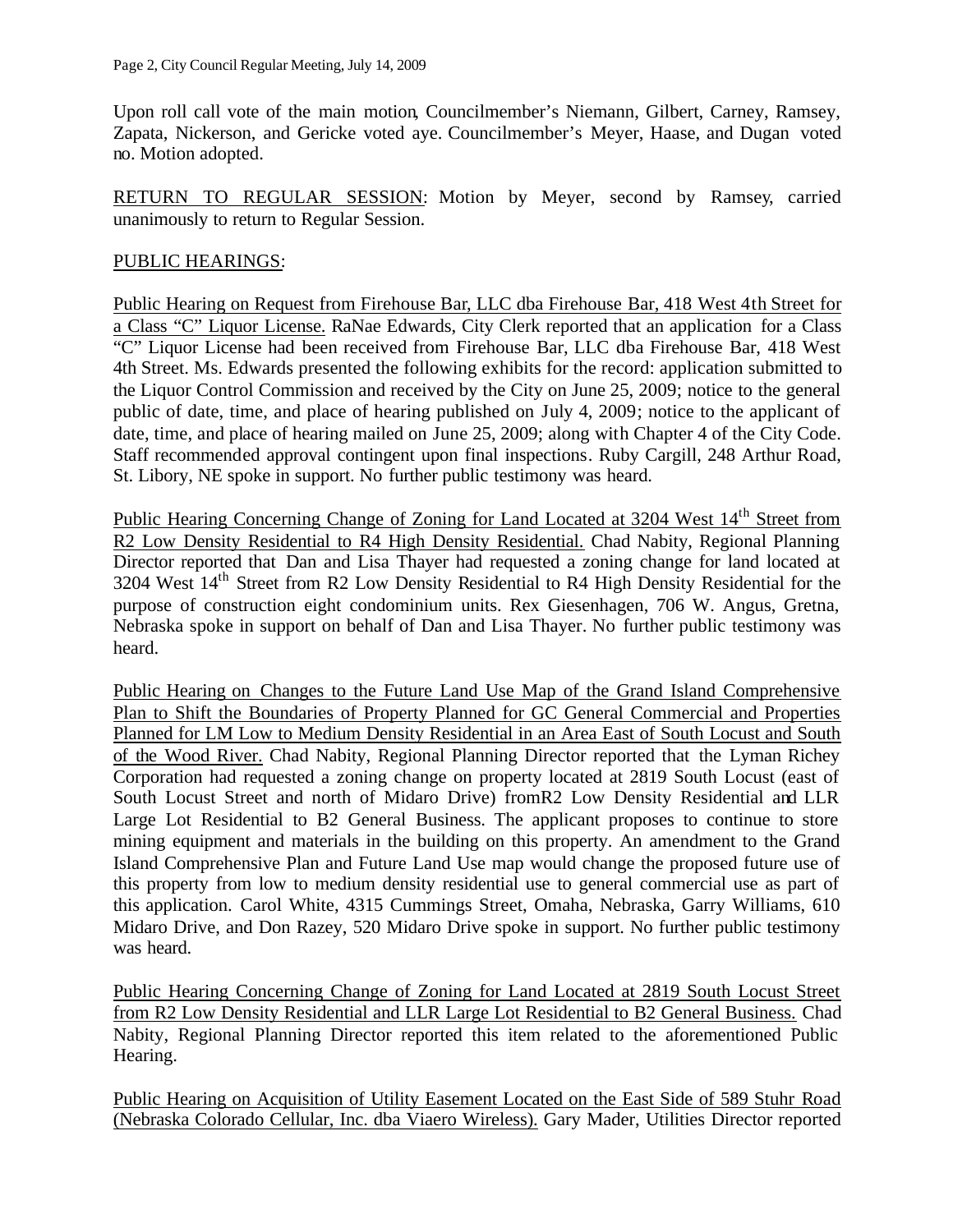that a utility easement was needed at 589 Stuhr Road in order to have access to install, upgrade, maintain, and repair power appurtenances, including lines and transformers. The easement would be used for a pad-mounted transformer and underground cable to provide electrical service to a new antenna. Staff recommended approval. No public testimony was heard.

Public Hearing on Acquisition of Utility Easement Located at 1814 North Eddy Street – Five Points Area (Casey's Retail Company). Gary Mader, Utilities Director reported that a utility easement was needed at 1814 North Eddy Street – Five Points Area in order to have access to install, upgrade, maintain, and repair power appurtenances, including lines and transformers. The easement would be used for a pad-mount transformer and underground cable to provide service to the new Casey's. Staff recommended approval. No public testimony was heard.

Public Hearing on Acquisition of Public Utility Easement in Lot 1 of Meadowlark West Sixth Subdivision at 1204 North Webb Road (Village Development – Grand Island, LLC). Steve Riehle, Public Works Director reported that a public utility easement was needed at 1204 North Webb Road to accommodate public utilities and allow for construction, operation, maintenance, extension, repair, replacement, and removal of public utilities within the easement. The easement would provide for water service to the new Walgreens at 1230 North Webb Road. Staff recommended approval. No public testimony was heard.

#2009-173 – Consideration of Changes to Future Land Use Map of Grand Island Comprehensive Plan to Sift Boundaries of Property Planned for GC General Commercial and Properties Planned for LM Low to Medium Density Residential in an Area East of South Locust Street and South of the Wood River. This item related to the aforementioned Public Hearing.

Discussion was held concerning property owned by Lyman Richey and uses permitted. Building Department Director Craig Lewis explained that sanitary sewer was not required if lots were 10 acres or larger.

Motion by Gilbert, second by Haase to approve Resolution #2009-173. Upon roll call vote, Councilmember's Meyer, Niemann, Gilbert, Haase, Carney, Dugan, Ramsey, Zapata, and Nickerson voted aye. Councilmember Gericke voted no. Motion adopted.

#### ORDINANCES:

Councilmember Gilbert moved "that the statutory rules requiring ordinances to be read by title on three different days be suspended and that ordinances numbered:

#9225 – Consideration of Change of Zoning for Land Located at 3204 West 14th Street from R2 Low Density Residential to R4 High Density Residential

#9226 – Consideration of Change of Zoning for Land Located at 2819 South Locust Street from R2 Low Density Residential and LLR Large Lot Residential to B2 General Business

#9227 – Consideration of Amendments to Chapter 32 of the Grand Island City Code Relative to Streets and Sidewalks

be considered for passage on the same day upon reading by number only and that the City Clerk be permitted to call out the number of these ordinances on first reading and then upon final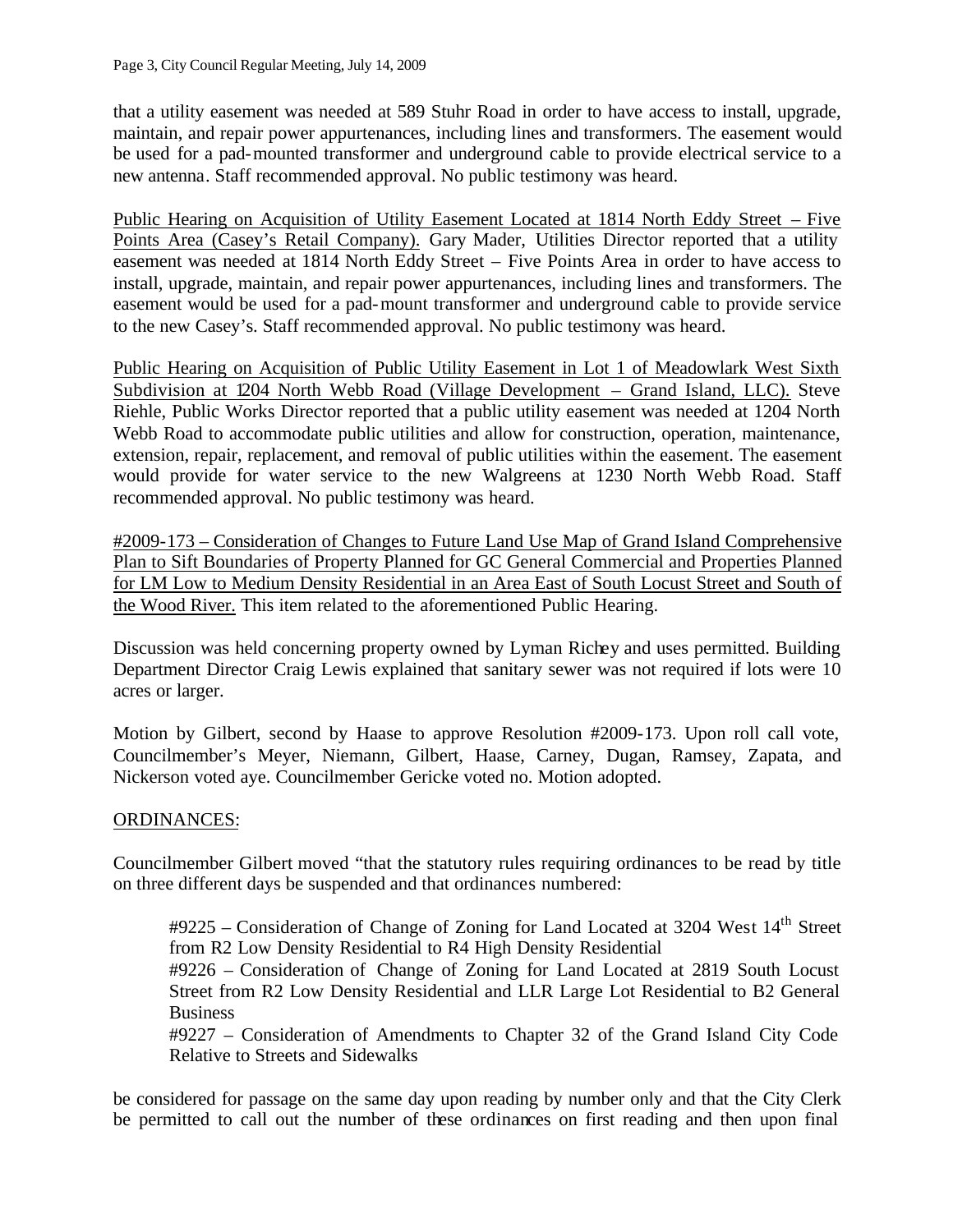passage and call for a roll call vote on each reading and then upon final passage." Councilmember Zapata second the motion. Upon roll call vote, all voted aye. Motion adopted.

Ordinances #9225 and #9226 related to the aforementioned Public Hearings.

Motion by Meyer, second by Ramsey to approve Ordinances #9225 and #9226.

City Clerk: Ordinances #9225 and #9226 on first reading. All those in favor of the passage of these ordinances on first reading, answer roll call vote. Upon roll call vote, all voted aye. Motion adopted.

City Clerk: Ordinances #9225 and #9226 on final passage. All those in favor of the passage of these ordinances on final passage, answer roll call vote. Upon roll call vote, all voted aye. Motion adopted.

Mayor Hornady: By reason of the roll call votes on first reading and then upon final passage, Ordinances #9225 and #9226 are declared to be lawfully adopted upon publication as required by law.

#9227 – Consideration of Amendments to Chapter 32 of the Grand Island City Code Relative to Streets and Sidewalks

Public Works Director Steve Riehle reported that Ordinance #9227 was proposed to change the Grand Island City Code Chapter 32 Sections 32-55 Sidewalks; 32-74 Spreading Snow in Streets; and 32-74.2 Mailboxes.

Motion by Meyer, second by Ramsey to approve Ordinance #9227.

Discussion was held regarding snow on streets and time line for removal of snow on sidewalks. Mr. Riehle stated big piles in the street caused problems especially if it does not melt. Conventional sidewalks versus curb sidewalks were discussed. Damages to mail boxes by the Public Works Department was discussed.

Motion was made by Nickerson, second by Gericke to amend Ordinance #9227 by striking Section 32-74.2 Mailboxes paragraph (2). Upon roll call vote, Councilmember's Meyer, Niemann, Haase, Dugan, Ramsey, Zapata, Nickerson, and Gericke voted aye. Councilmember's Gilbert and Carney voted no. Motion adopted.

Motion was made by Gilbert, second by Haase to amend Section 32-55 Sidewalks in the last sentence in the third paragraph by striking the words "Public Works Director" and inserting "City Council". A lengthy discussion was held regarding curb sidewalks versus conventional sidewalks and who should make the decision to allow which type. Upon roll call vote, Councilmember's Gilbert, Haase, and Carney voted aye. Councilmember's Meyer, Niemann, Dugan, Ramsey, Zapata, Nickerson, and Gericke voted no. Motion failed.

City Clerk: Ordinance #9227 on first reading. All those in favor of the passage of this ordinance on first reading, answer roll call vote. Upon roll call vote, Councilmember's Meyer, Niemann,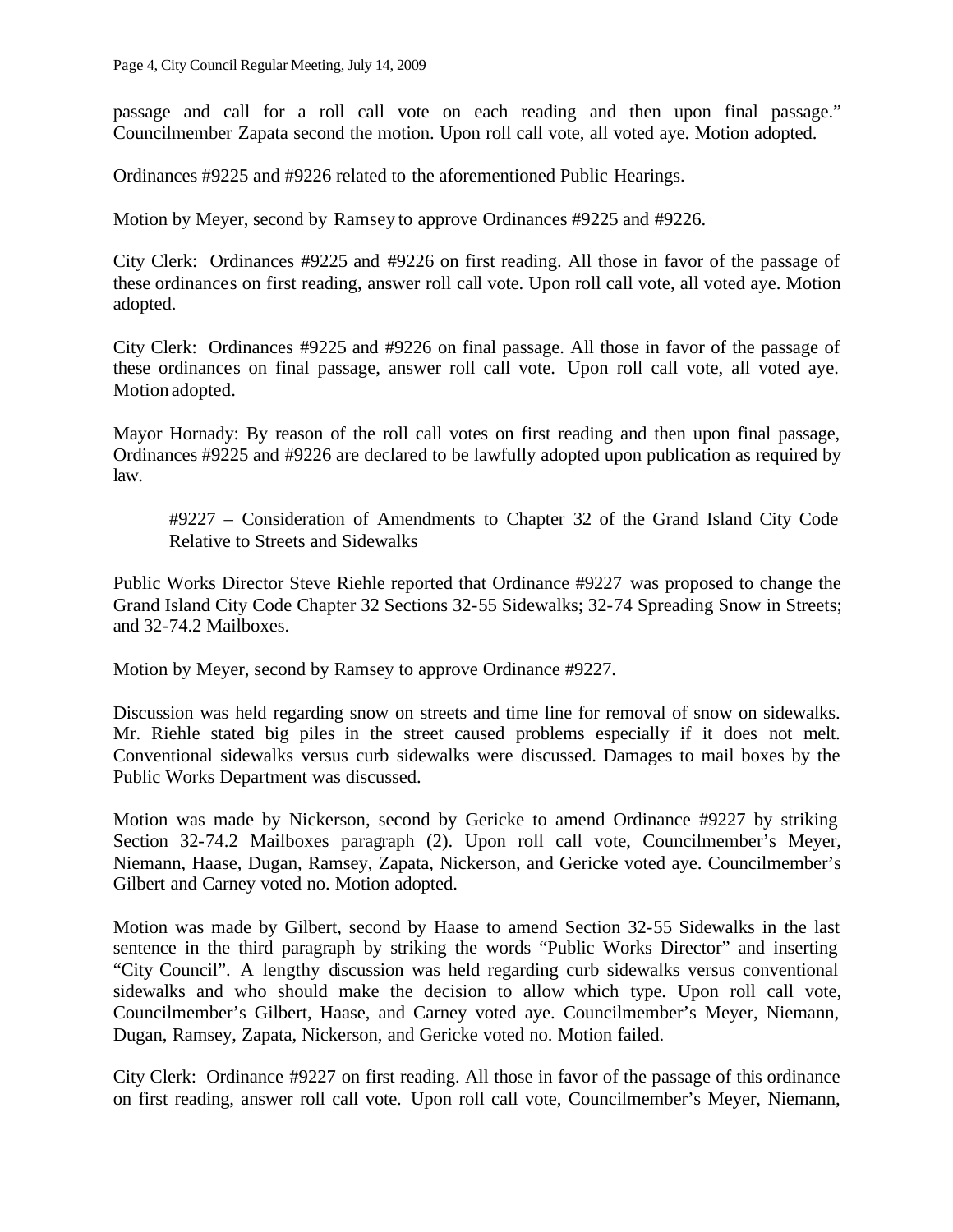Carney, Dugan, Ramsey, Zapata, Nickerson, and Gericke voted aye. Councilmember's Gilbert and Haase voted no. Motion adopted.

City Clerk: Ordinance #9227 on final passage. All those in favor of the passage of this ordinance on final passage, answer roll call vote. Upon roll call vote, Councilmember's Meyer, Niemann, Dugan, Ramsey, Zapata, Nickerson, and Gericke voted aye. Councilmember's Gilbert, Haase, and Carney voted no. Motion adopted.

Mayor Hornady: By reason of the roll call votes on first reading and then upon final passage, Ordinance #9227 is declared to be lawfully adopted upon publication as required by law.

CONSENT AGENDA:Consent Agenda items G-7, G-11, G-18 and G-19 were pulled for further discussion. Motion by Zapata, second by Nickerson to approve the Consent Agenda excluding items G-7, G-11, G-18, and G-19. Upon roll call vote, all voted aye. Motion adopted.

Approving Minutes of June 30, 2009 City Council Regular Meeting.

Approving Appointments of Hugh Miner, Roy Neneman, and Byron Wheeler to Business Improvements District #4 Board.

#2009-156 – Approving Final Plat and Subdivision Agreement for Voltaire Villas Subdivision. It was noted that Daniel Thayer, owner had submitted the Final Plat and Subdivision Agreement for Voltaire Villas Subdivision for the purpose of creating 2 lots in Island Acres comprising of approximately .773 acres.

#2009-157 – Approving Final Plat and Subdivision Agreement for Journeys End Subdivision. It was noted that Mae Hein O'Nele Trust, owners had submitted the Final Plat and Subdivision Agreement for Journeys End Subdivision for the purpose of creating 1 lot north of Wildwood Drive and east of Stuhr Road comprising of approximately 1.692 acres. Councilmember Gilbert voted no.

#2009-158 – Approving Acquisition of Utility Easement Located on the East Side of 589 Stuhr Road (Nebraska Colorado Cellular, Inc. dba Viaero Wireless).

#2009-159 – Approving Acquisition of Utility Easement Located at 1814 North Eddy Street – Five Points Area (Casey's Retail Company).

#2009-161 – Approving Bid Award for Water Main Project 2009-W-3 – Water Main Extension – Husker Highway and  $60<sup>th</sup>$  Road (Alda Water Line) with Van Kirk Brothers Contracting of Sutton, Nebraska in an Amount of \$795,409.95.

#2009-162 – Approving Bid Award for Liquid Ortho-Polyphosphate for Corrosion Control with Carus Phosphates, Inc. of Belmont, North Carolina in an Amount not to exceed \$24.624 per million gallons of water treated and an annual estimated amount of \$110,808.00.

#2009-163 – Approving Contract Agreement for Easement Appraisal Services for the 115 kV Interconnection Line with NPPD at St. Libory with Johnson Appraisal, LLC of Lincoln,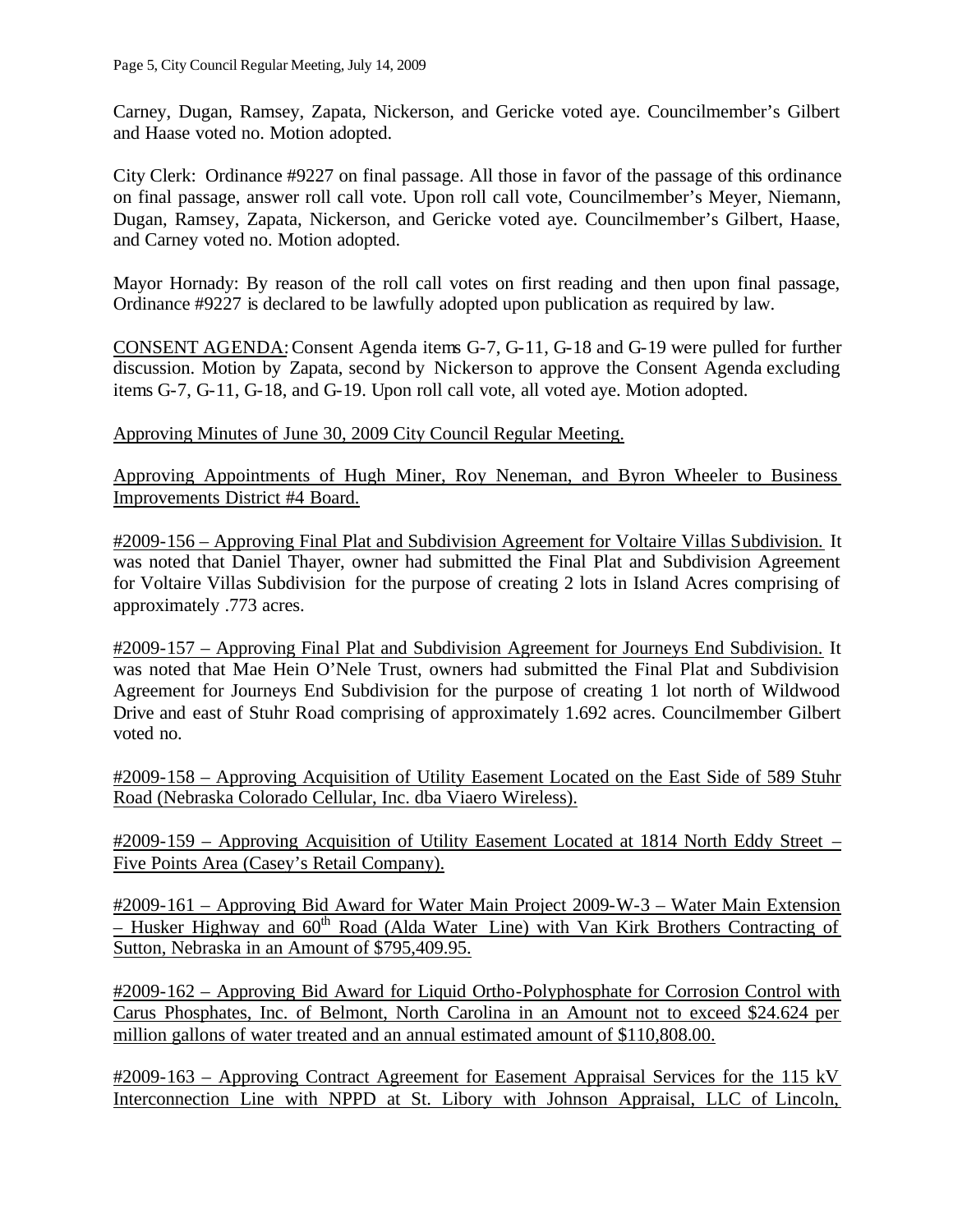Nebraska in an Amount not to exceed \$13,800.00 for the 115 kV transmission line and \$3,000 for the water main extension.

#2009-165 – Approving Contract Termination – Platte Generating Station for Mercury Control System with SPE-Amerex of Batavia, Illinois.

#2009-166 – Approving Bid Award for One (1) Submersible Pump for the Wastewater Division of the Public Works Department with Electric Pump of Des Moines, Iowa in an Amount of \$30,630.00.

#2009-167 – Approving Authorization for Emergency Sanitary Sewer Repairs North of Stolley park Road, Between Arthur Street and Stolley Park Circle with The Diamond Engineering Company of Grand Island, Nebraska in an Amount not to exceed \$21,250.00.

#2009-168 – Approving State Bid Award for (1) 2010 ½ ton Ford F150 SC XLT 4x4 Pickup for the Engineering Division of the Public Works Department with Anderson Ford Lincoln Mercury of Lincoln, Nebraska in an Amount of \$22,731.00.

#2009-169 – Approving Acquisition of Public Utility Easement in Lot 1 of Meadowlark West Sixth Subdivision at 1204 North Webb Road (Village Development – Grand Island, LLC).

#2009-170 – Approving Bid Award for One (1) Positive Displacement Trailer Mounted Sewer Vacuum for the Wastewater Division of the Public Works Department with Elliott Sanitation Co. of Lincoln, Nebraska in an Amount of \$103,960.00.

#2009-160 – Approving Bid Award for Boiler Draft Fan Motors – Platte Generating Station with Hupp Electric, Inc. of Cedar Rapids, Iowa in an Amount of \$349,230.15. Utilities Director Gary Mader reported staff reviewed the bids and submitted the low bid to council for approval.

Motion by Nickerson, second by Meyer to approve Resolution #2009-160.

Gary Anwish, 907 S. Foster, Sioux Falls, South Dakota representing Malloy Electric spoke in opposition of buying motors from overseas. A lengthy discussion was held regarding the bid process, warranty, and overseas manufacturing. Mr. Mader stated many of the items bought by the Utilities Department was made overseas and that the department was comfortable with their recommendation.

Motion by Meyer, second by Nickerson to end debate and move directly to the vote. Upon roll call, Councilmember's Meyer, Haase, Dugan, Ramsey, Zapata, and Nickerson voted aye. Councilmember's Niemann, Gilbert, Carney, and Gericke voted no. Motion failed due to not having a two-thirds vote in the affirmative.

Upon roll call vote of the main motion, Councilmember's Meyer, Niemann, Gilbert, Dugan, Ramsey, Zapata, Nickerson, and Gericke voted aye. Councilmember's Haase and Carney voted no. Motion adopted.

#2009-164 – Approving Public Right-of-Way Access Agreement with Environmental Protection Agency (Parkview Superfund). Utilities Director Gary Mader explained the Right-of-Way